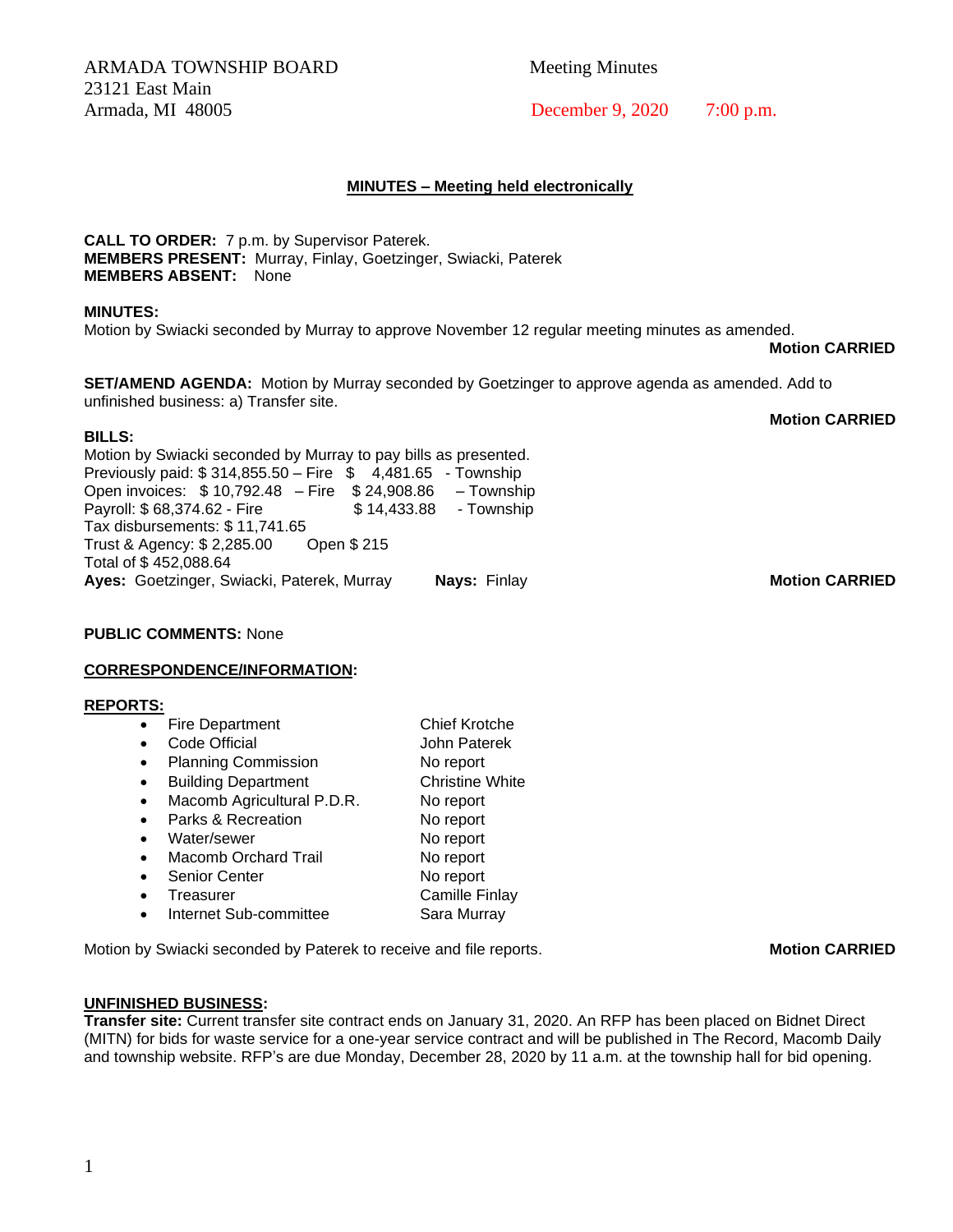ARMADA TOWNSHIP BOARD Meeting Minutes 23121 East Main

**NEW BUSINESS:**

**2021 summer tax collection agreements:** Motion by Finlay seconded by Paterek to approve all four agreements as presented.

**Ayes:** Murray, Swiacki, Goetzinger, Paterek, Finlay **Music Communist CARRIED Motion CARRIED** 

**Open meetings resolution 2021:** Motion by Swiacki seconded by Murray to approve resolution as presented. All board meetings are held the second Wednesday of each month at 7 p.m.

| Ayes: Finlay, Goetzinger, Murray, Swiacki, Paterek | <b>Motion CARRIED</b> |  |
|----------------------------------------------------|-----------------------|--|
| June 9, 2021                                       | December 8, 2021      |  |
| May 12, 2021                                       | November 10, 2021     |  |
| April 14, 2021                                     | October 13, 2021      |  |
| March 10, 2021                                     | September 8, 2021     |  |
| February 10, 2021                                  | August 11, 2021       |  |
| January 13, 2021                                   | July 14, 2021         |  |

**FY21/22 budget meeting dates:** Motion by Finlay seconded by Swiacki to approve budget meeting dates as amended.

Tuesday, January 12, 2021 – 7 p.m. Tuesday, January 19, 2021 – 7 p.m. Tuesday, February 2, 2021 – 7 p.m. Tuesday, February 9, 2021 – 7 p.m. Tuesday, March 2, 2021 – 7 p.m. (if necessary) **Ayes:** Murray, Swiacki, Finlay, Goetzinger, Paterek **Music Communist CARRIED Motion CARRIED** 

**Fire Dept: FY20/21 budget amendment(s):** Motion by Swiacki seconded by Murray to approve budget amendments: Income:

206.000.528.000 Covid19 Other Grants Previous amount \$52,636 add \$13,529.29 new amount \$66,164.29 206.000694.005 FY Grant Income Previous amount \$80,000 add \$ 173,143 new amount \$ 253,143.00

- AFG Vehicle Grant \$107,143

 - AFG Wellness Grant \$46,000 -State FM Grant \$20,000

### Expenses:

206.336.969.000 Grant Previous amount \$80,000 add \$173,143 new amount \$253,143 206.336.751.000 Covid Supplies Previous amount \$15,790.80 add \$3,939.64 new amount \$19,730.44 206.336.170.010 Covid Expense/Personnel/OT Previous amount \$36,845.20 add \$9,588.65 new amount \$46,433.85 **Ayes:** Murray, Paterek, Goetzinger, Finlay, Swiacki **Music Communist CARRIED Motion CARRIED** 

### **General Fund: FY20/21 budget amendment(s):** Motion by Swiacki seconded by Goetzinger to approve amendments as presented:

From 101.446.930.001 Maint/Chloride Roads move \$14,300 to line #101.528.809.000 Transfer site monthly expense. **Ayes:** Goetzinger, Murray, Swiacki, Finlay, Paterek **Music Communist CARRIED Motion CARRIED** 

**Approval of Macomb County Designated Assessor Interlocal Agreement for January 1, 2021 through December 31, 2025:** Motion by Swiacki seconded by Paterek to approve Interlocal Agreement from January 1,2021 thru December 31, 20204 as presented and to have Supervisor Paterek sign and return to Macomb County as required.

**Ayes:** Murray, Goetzinger, Swiacki, Finlay, Paterek **Music Communist CARRIED Motion CARRIED** 

# **Macomb Agricultural PDA annual membership and state grant contribution:** Motion by Swiacki seconded by

Goetzinger to approve annual membership fee of \$250. **Ayes:** Finlay, Murray, Swiacki, Goetzinger, Paterek **Motion CARRIED Motion CARRIED** 

Armada, MI 48005 **December 9, 2020** 7:00 p.m.